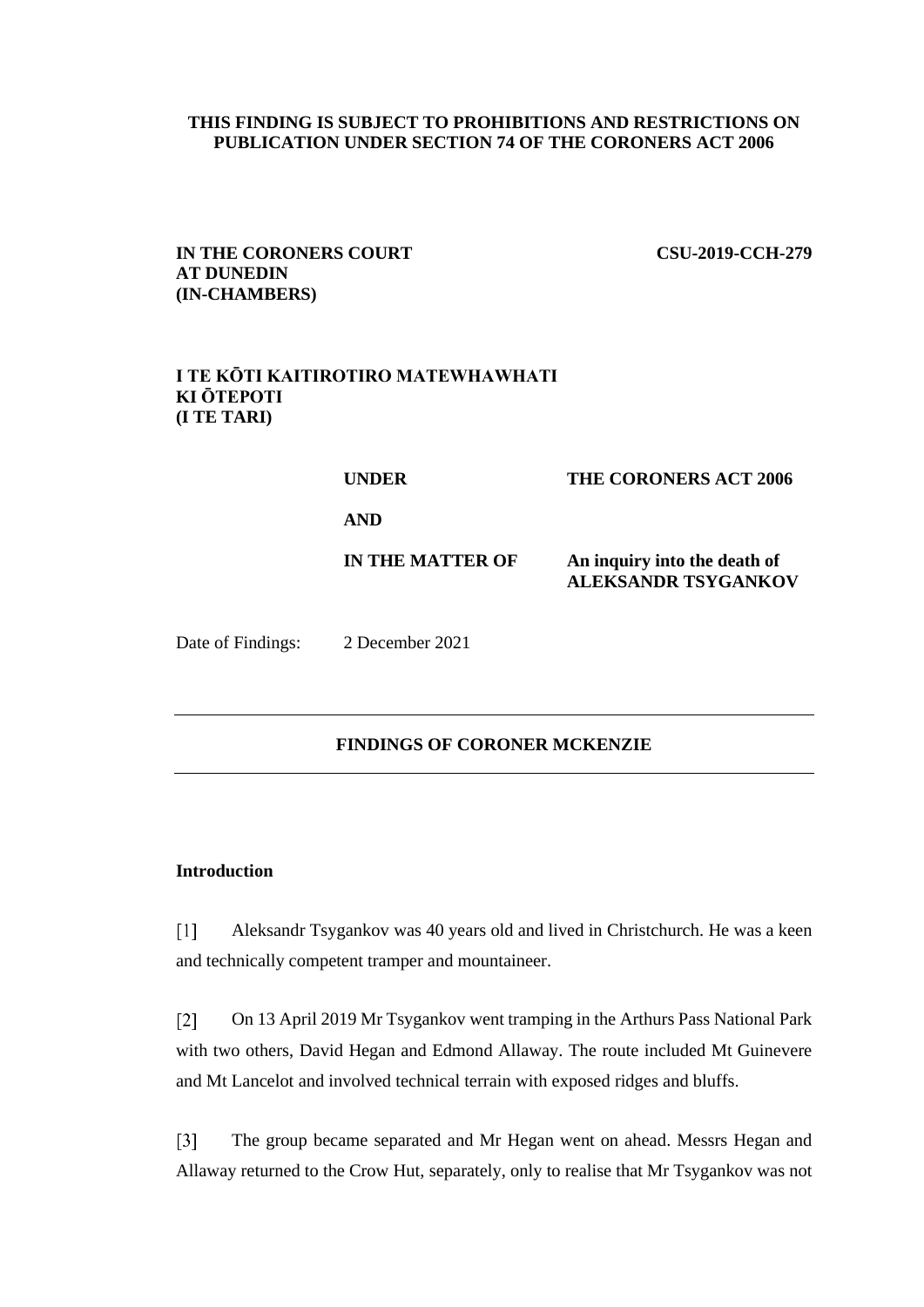with either of them. They looked for Mr Tsygankov and activated a personal locator beacon at 5.55pm when darkness fell and they had not found him. An aerial search began at about 8pm using infrared technology. The search continued the following morning, both aerial and on land.

Mr Tsygankov was found at approximately 3.15pm on 14 April 2019 by the  $[4]$ Alpine Cliff Rescue Team. He had fallen and died of his injuries.

## **Condolences**

 $\lceil 5 \rceil$ I extend my condolences to Mr Tsygankov's family and friends for their loss. I acknowledge too the impact his passing will have had on the mountaineering community.

#### **Issues**

 $[6]$ Section 57 of the Coroners Act 2006 (**Act**) relevantly provides that a coroner opens and conducts an inquiry to establish, so far as is possible, that a person has died, the person's identity, when and where the person died, the causes of the death, and the circumstances of the death.<sup>1</sup> An inquiry is not to determine civil, criminal, or disciplinary liability.<sup>2</sup>

A coroner may make recommendations or comments in relation to a death for the  $[7]$ purpose of reducing the chances of further deaths occurring in similar circumstances.<sup>3</sup>

 $\lceil 8 \rceil$ I am concluding this inquiry by conducting a hearing on the papers and giving a chambers finding. This follows my due consideration of whether or not an inquest hearing is necessary or desirable and having complied with the requirements of ss 77 and 80 of the Act.

 $[9]$ The primary issues to be determined in this inquiry are the cause and circumstances of Mr Tsygankov's death. I have also considered whether any recommendations or comments are appropriate and, as I later detail, I have endorsed the comments made by the Mountain Safety Council (**MSC**).

<sup>&</sup>lt;sup>1</sup> Coroners Act 2006, ss  $57(1)$  and (2).

<sup>&</sup>lt;sup>2</sup> Coroners Act 2006, s  $57(1)$ .

<sup>3</sup> Coroners Act 2006, ss 57(3) and 57A.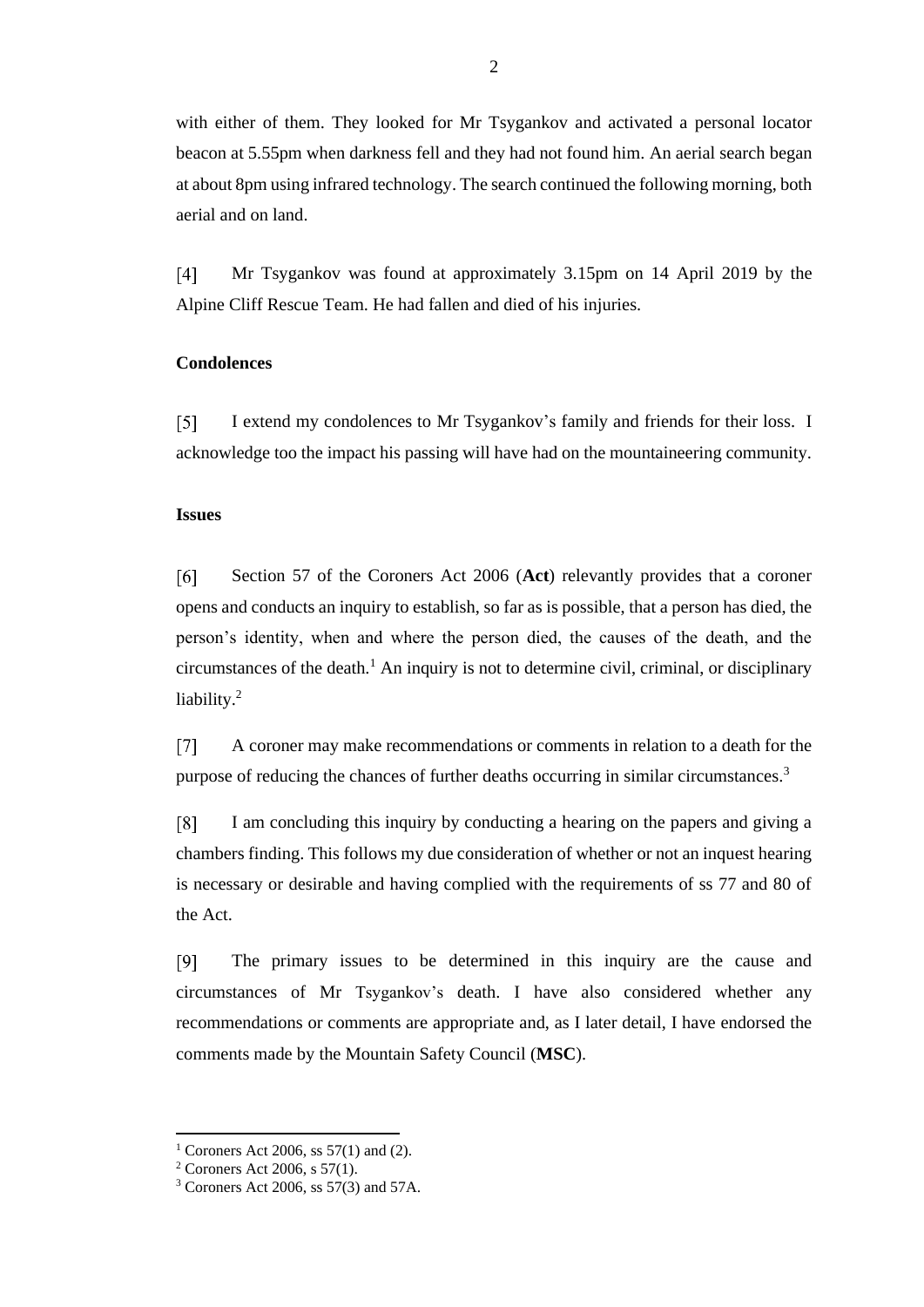$\lceil 10 \rceil$ In particular, the MSC and Mr Hegan engaged substantively with this inquiry. I thank these parties for their evidence and for the various reports or information they have provided.

## **Cause of death**

 $[11]$ Forensic Pathologist Dr Sage did an external post-mortem examination on 16 April 2019. In Dr Sage's opinion, Mr Tsygankov died from high energy impact injuries to his head, spine, pelvis, and limbs due to a tumbling fall from a height. Dr Sage also observed moderate ketosis "most likely as a result of prolonged exercise with modest food intake." Dr Sage noted that many people can tolerate moderate mild ketosis, particularly in the context of habituation, although severe ketosis is likely to result in significant functional deficit, even death.

 $[12]$ Using the standard World Health Organisation (**WHO**) format for recording a cause of death, Dr Sage recorded Mr Tsygankov's cause of death as follows:

| Cause of Death (WHO Format) |                                  |  |
|-----------------------------|----------------------------------|--|
| Part                        | 1a. High energy impact injuries  |  |
|                             | 1b. Tumbling fall from a height. |  |
|                             | 1. Alpina alimbing michan        |  |

- 1c. Alpine climbing mishap.
- Part 2 2. Moderate ketosis.

Samples were sent to the Institute of Environmental Science and Research (**ESR**)  $[13]$ for toxicological analysis. The ESR report recorded no relevant toxicology beyond an elevated acetone level which Dr Sage effectively addressed when addressing ketosis so I do not further detail the ESR's findings.

I accept this evidence. I find that Mr Tsygankov died as a result of high energy  $[14]$ impact injuries due to a tumbling fall from a height.

# **Circumstances of death**

- $[15]$ This section sets out:
	- (a).The events of 13 and 14 April 2019 and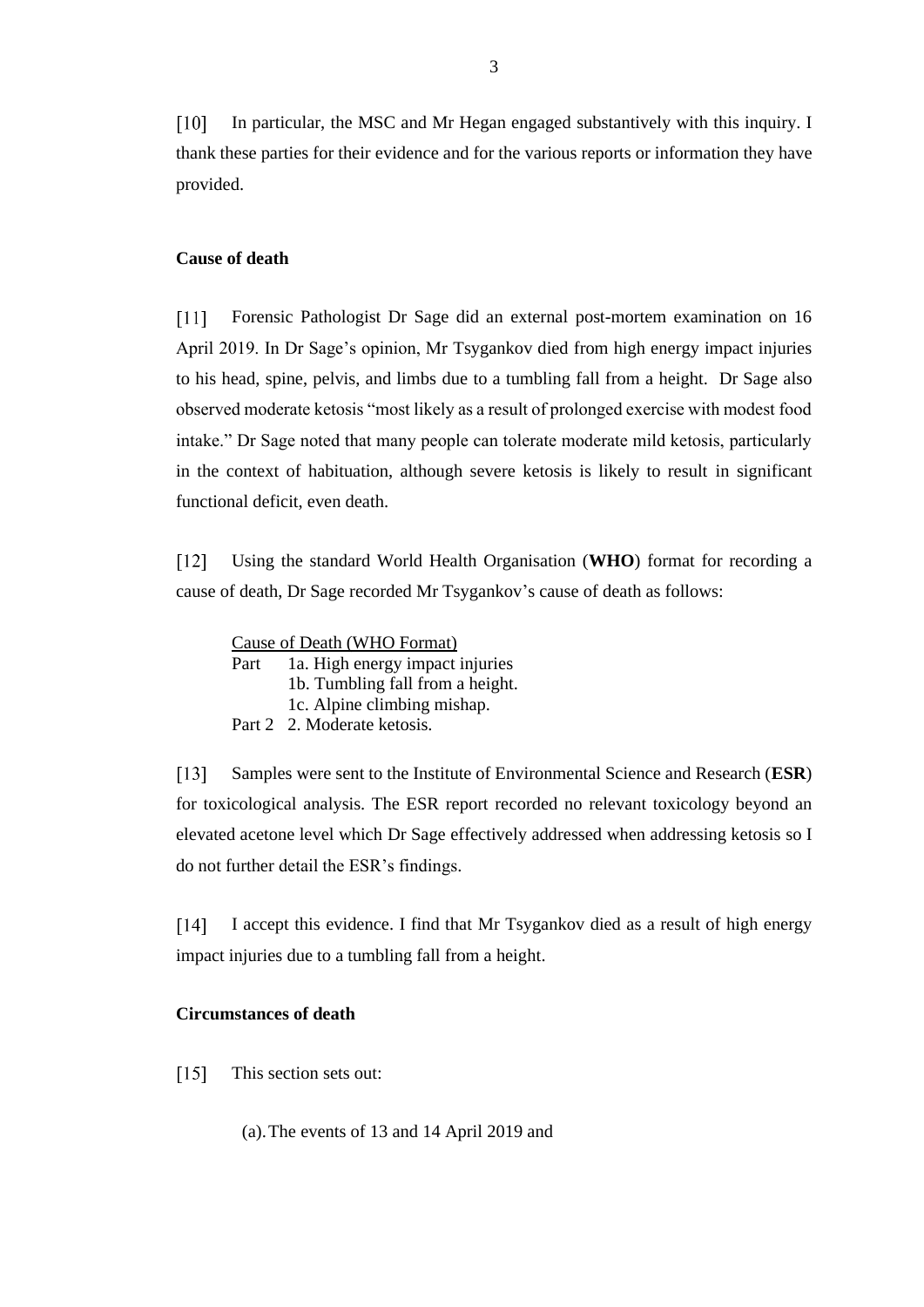#### (b).Mr Tsygankov's relevant background.

#### *The events of 13 and 14 April 2019*

In April 2019 Mr Hegan posted an upcoming trip on the website of a group called  $\lceil 16 \rceil$ Christchurch Climbing, Mountaineering & Adventure. Mr Hegan regularly organises trips around Canterbury to which people could sign up and attend. The trip was posted as:

Overnight trip. Climbing Mt Lancelot via the Crow Valley and then traversing Jellicoe Ridge to Mt Guinevere. This is a Grade 2 climb so not for beginners. Involves steep rock scrambling and traversing with exposure.

The trip link included links to the route on ClimbNZ, the topographical map, and  $[17]$ links to a photo of a similar trip done in December 2017. The group was to leave Christchurch early, tramp to the Crow Hut where they would leave their overnight gear, proceed up the Crow Valley, climb Mt Lancelot, traverse from its summit south to the summit of Mr Guinevere along the Jellicoe Ridge, and drop back down into the Crow Valley to stay at the Crow Hut.

 $[18]$ Mr Hegan had done trips with Messrs Tsygankov and Allaway before and was confident of their skill level to do the trip. Mr Tsygankov was described as a very competent and safe climber. He was known to be technically good as well as able to recognise when he should not carry on. For example, he was known to stop just below the summit on occasion rather than press on. Some days Mr Tsygankov would be a conservative climber but on others though he could seem fearless.

 $[19]$ At 4am on Saturday 13 April 2019 Mr Hegan, Mr Tsygankov, and Mr Allaway met to drive from Christchurch to Klondyke Corner in the Arthurs Pass National Park. Mr Tsygankov was very quiet in the car. To Mr Hegan, he seemed to have things on his mind or was just keeping to himself and somewhat withdrawn. Mr Hegan said that Mr Tsygankov "had a lot of problems in his personal life" and therefore was not surprised that he was quiet. He described Mr Tsygankov as "glaring into space, he wasn't happy at all, he seemed to be in another place."

 $[20]$ The group arrived at Klondyke Corner at about 6am and started the 10.4km tramp to the Crow Hut up the Waimakariri and Crow Rivers. Mr Hegan anticipated they would need about nine hours to make the planned trip given the daylight hours available to them.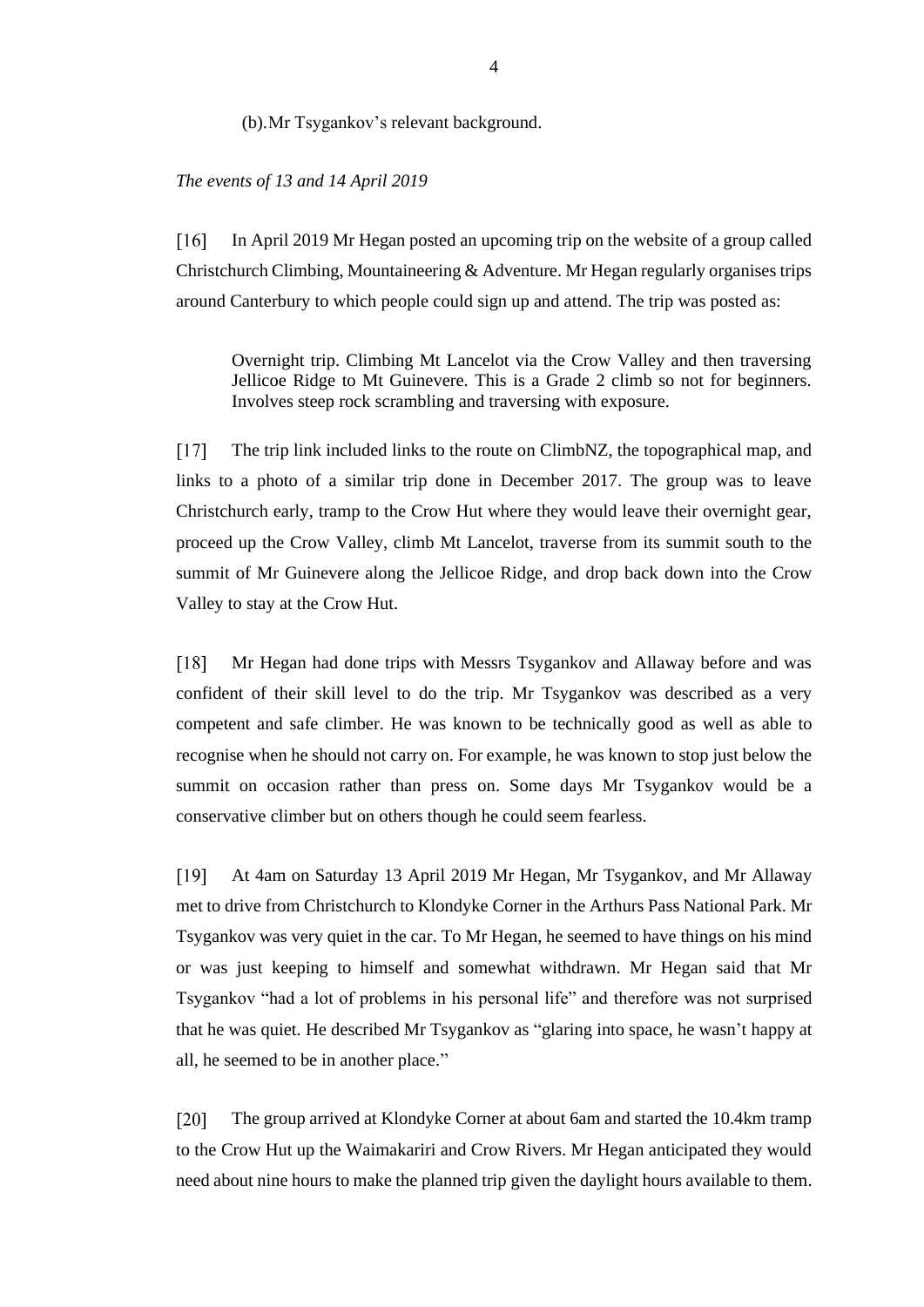Mr Tsygankov remained quiet on the walk to the Hut. Mr Hegan described Mr Tsygankov as "moody and angry … he gets like that though."

By the time the group reached the Crow Hut, it was clear to Mr Hegan that Messrs  $[21]$ Allaway and Tsygankov were struggling to maintain the pace they would need to in order to complete the trip in daylight. They reached the Crow Hut at 9.50am and left it at 10.15am.

 $[22]$ Mr Allaway realised his fitness was not up to scratch and he told Mr Hegan he would head up the Crow Valley but would turn back if he did not feel up to the trip. Mr Hegan told Mr Allaway that it was okay if he did not wish to do the climb, in which case he (Mr Allaway) could relax in the valley and the three could meet up at the Crow Hut later. Neither Mr Hegan nor Mr Allaway could remember if Mr Tsygankov heard the discussion, though he was nearby. Mr Hegan asked Mr Tsygankov what his intentions were after they left the Crow Hut but Mr Tsygankov did not reply and "instead just gave me a funny look." Mr Hegan thought that Mr Tsygankov was not keen on climbing and knew they had to be fast.

 $[23]$ Messrs Tsygankov and Allaway stuck together once they left Crow Hut. Mr Hegan started to break away as he was feeling pressure to complete the climb before dark. To Mr Hegan, neither Mr Tsygankov nor Mr Allaway seemed like they wanted to do to the climb. They knew Mr Hegan would be travelling fast.

When Mr Hegan reached the foot of some bluffs at about 10.54am,<sup>4</sup> he saw the  $\lceil 24 \rceil$ other two about 15 minutes behind him and not moving with urgency. Mr Hegan was unsure about what to do as it did not look to him like they were going to do the climb and he would be on his own. Mr Hegan said that "with hindsight I should have stopped at the foot of the bluffs and allowed them to catch me up, then we could have all clarified what we were doing."

 $\lceil 25 \rceil$ Mr Hegan decided to climb to the top of the bluffs and wait to see if anyone followed him. He thought that if Mr Tsygankov climbed the bluffs, he would be in visual contact in a short amount of time as he was a very good climber. Mr Hegan reached the

<sup>&</sup>lt;sup>4</sup> Mr Hegan was able to tell the time he was in certain locations due to the time stamps on his photographs.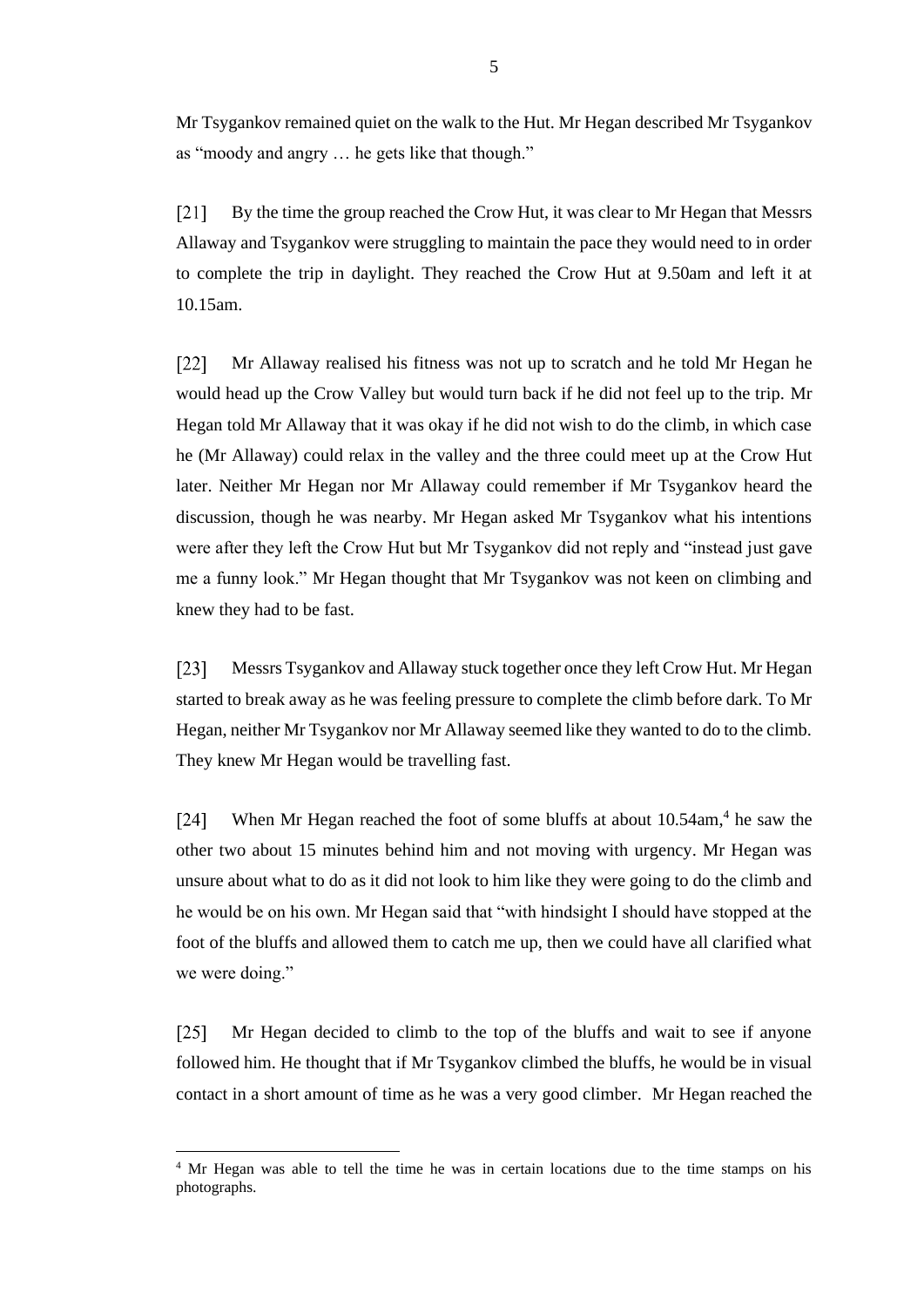top of the first set of bluffs at about 11.02am and sat and waited to see if Mr Tsygankov followed him up. When Mr Tsygankov did not arrive, Mr Hegan scrambled up to the second set of bluffs where he arrived at about 11.11am. He still saw no sign of the others, including via photos he took looking down and zooming in.

 $[26]$ Mr Hegan had been up and over the bluffs for about 40 minutes with a clear view of the route below and there was no sign of Messrs Tsygankov or Allaway. He felt pressured to make a decision. He felt confident that the other two had turned back and that he could continue with his trip and meet them back at the Crow Hut. Mr Hegan decided to continue on his own, taking the route he had used when advertising the trip.

 $[27]$ Mr Allaway said that he and Mr Tsygankov decided to proceed up the bluffs and that Mr Tsygankov was slightly ahead. They lost sight of Mr Hegan once he crested the first bluff. Not long after they started to climb the bluffs, Mr Tsygankov dislodged some rocks that fell on Mr Allaway, one of which hit him on the head. Mr Allaway decided to return to the Crow Hut. He yelled out to Mr Tsygankov who was about 10m higher and continuing to climb. Mr Tsygankov turned around and gave Mr Allaway a nod and a thumbs up. Mr Allaway was therefore confident Mr Tsygankov heard what he had said and knew he was turning back to the Crow Hut.

 $\lceil 28 \rceil$ When Mr Allaway reached the bottom of the bluff he looked up and saw Mr Tsygankov crest the bluff and go over the top. He assumed Mr Tsygankov had seen Mr Hegan ahead and was pushing to join him as they both crested the bluff in the same location. He did not see Mr Tsygankov again after that. Mr Allaway slowly made his way back to the Crow Hut. He looked back a few times but did not see Mr Tsygankov or Mr Hegan.

 $[29]$ While on the Jellicoe Ridge Mr Hegan looked down to see if he could see the others, but could not. He reached the summit of Mt Lancelot and then carried on towards Mt Guinevere. He continued to look to see if anyone had followed him, including by taking photos and zooming in, but could not see anyone. He had a clear view of the entire ridge back to Mt Lancelot.

 $\lceil 30 \rceil$ Mr Hegan travelled south down Jellicoe Ridge from Mt Lancelot and dropped down into the tarn below Mr Guinevere just before the 1872m point on the ridge, north of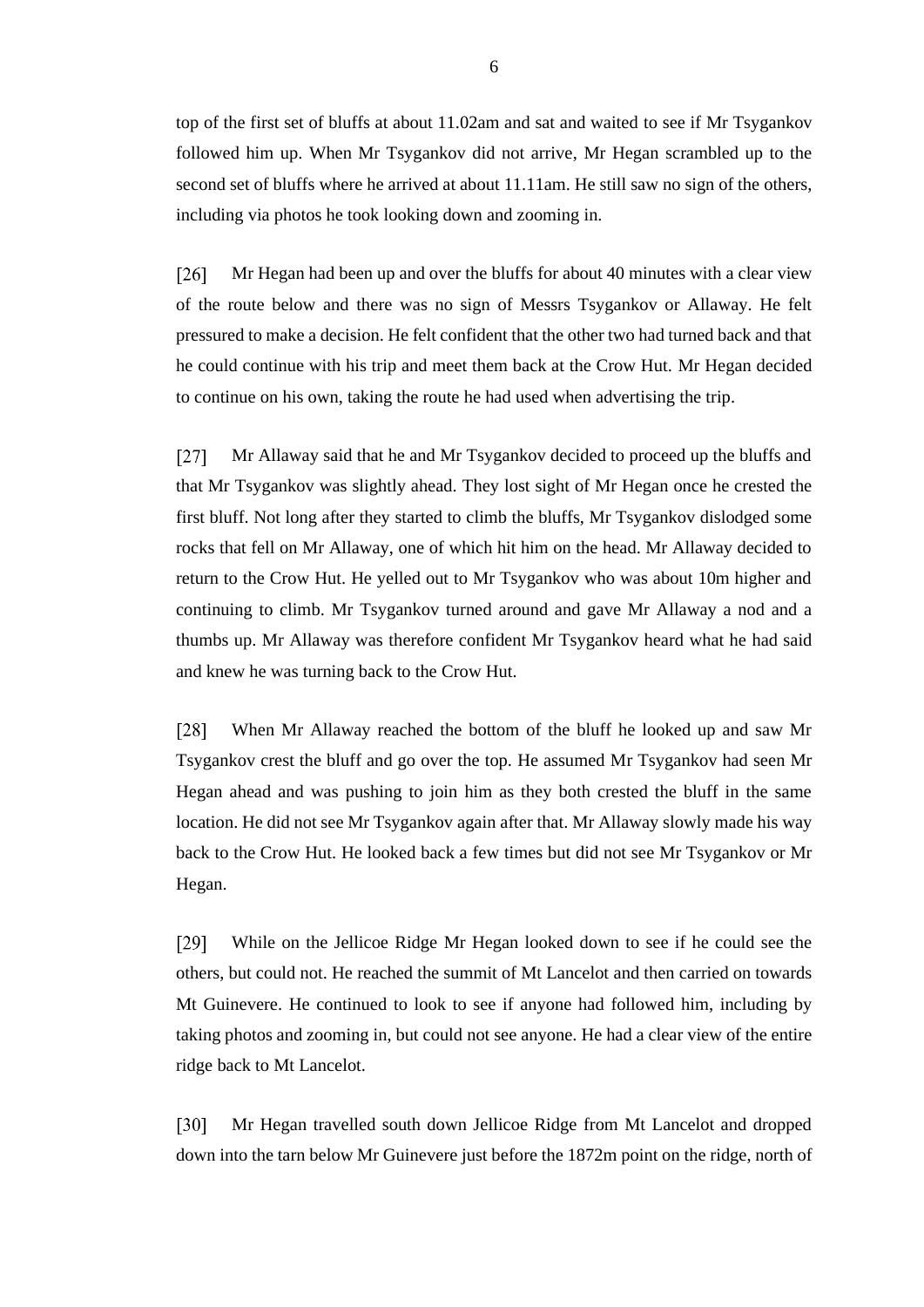Mt Guinevere. The time was about 2.50pm. From there Mr Hegan made his way down through the bluffs following a commonly taken route to Crow Hut. This was the group's intended route and was in the trip's description when it had been posted.

 $\lceil 31 \rceil$ When Mr Hegan reached the Crow Hut at about 4.30pm, he was surprised not to find Mr Tsygankov there. Mr Allaway was there, but he thought Mr Tsygankov had been with Mr Hegan. The men started walking up the valley shouting to Mr Tsygankov, but there was no sign of him. They returned to the Crow Hut and set off Mr Hegan's personal locator beacon (**PLB**).

 $[32]$ The Police Rescue Coordination Centre dispatched a helicopter from Greymouth to the Crow Hut and began searching along the Jellicoe Ridge from about 8pm using an infrared camera which can detect body heat. This did not find Mr Tsygankov and the Christchurch Alpine Cliff Rescue (**ACR**) Team was organised to respond the next day.

 $\lceil 33 \rceil$ The ACR Team undertook a search with multiple people, including five ACR Team members and 12 Land Search and Rescue volunteers. They found Mr Tsygankov at the base of a large waterfall at approximately 3.15pm on 14 April. Next to him in a pool they found his head torch, switched on, and beanie. They found Mr Tsygankov's ice axe several metres away.

 $[34]$ Police attended the scene. In addition to other matters referred to, in the day pack Mr Tsygankov was carrying they found a grey sweater, silver water bladder, old food, and a bag of figs in the main compartment; and sunglasses and a broken cell phone in the closed top zip pocket. The straps on the backpack were intact. There was no map.

 $[35]$ Mr Tsygankov's gear that he had left at the Crow Hut included his main warm jacket, a puffer jacket, some other clothing, and most of his food. Mr Allaway was therefore not sure of how much warm gear Mr Tsygankov had with him on his tramp.

This inquiry received a report from the Mountain Safety Council, to which I later  $[36]$ return. After examining various scenarios, the MSC considers the following to have been most likely:

> (a).Mr Tsygankov continued to climb the bluffs after leaving Mr Allaway. Mr Hegan did not see him as he was much slower. Once Mr Tsygankov reached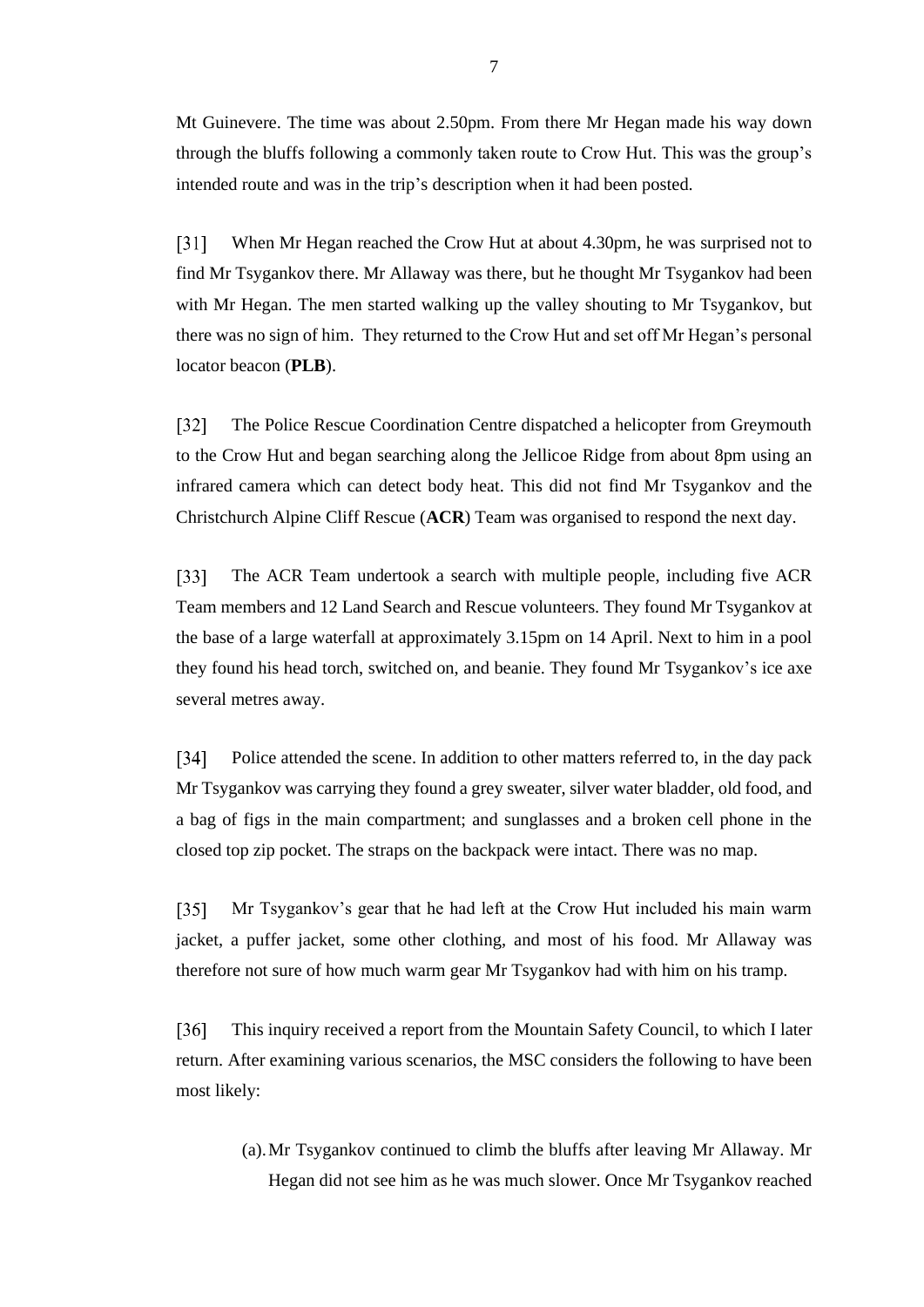the ridgeline, he turned left (heading south) and traversed over Mt Lancelot along the north ridge. After summiting, he descended the south-east ridge towards spot-height 2020 in accordance with the group's original plan but much slower than Mr Hegan.

- (b).The terrain along the traverse would probably have taken several hours to get through. It is at times steep and exposed and some parties might use a rope. For experienced climbers though it is generally scrambling terrain with steeper sections interspersed amongst it. It requires care to move through due to its steepness, exposure, and loose unstable rock.
- (c).At some point on the traverse, Mr Tsygankov either realised he did not have much daylight left so descended to the Crow Valley earlier than planned, or believed that he was at Mt Guinevere and erroneously started to descend (he did not have a map with him). His descent is likely to have started at either the saddle between Lancelot and spot-height 2020 or from spot height 2020. Or, Mr Tsygankov could have traversed below Mr Lancelot before deciding to return to the Crow Valley, however this is considered less likely given the terrain and that it was unlikely to have been dark before Mr Tsygankov chose to descend. The MSC considers it more likely that Mr Tsygankov started his descent at the saddle between Mt Lancelot and spot height 2020.
- (d).Mr Tsygankov's descent took a general eastwards direction following spurs and potentially some scree sliding. He would have based his descent route on what he could see as he did not have a map with him. At the top of his descent he would not have been able to see the steep 300m high bluffs which drop quickly from around 1500m to 1200m at the headwaters of the Crow River where his body was later found.
- (e).At some point on his descent towards the Crow Valley, Mr Tsygankov needed his head torch. It would have become almost impossible to accurately judge the terrain beyond his immediate torch beam. Mr Tsygankov slipped and fell in the vicinity of a steep water course.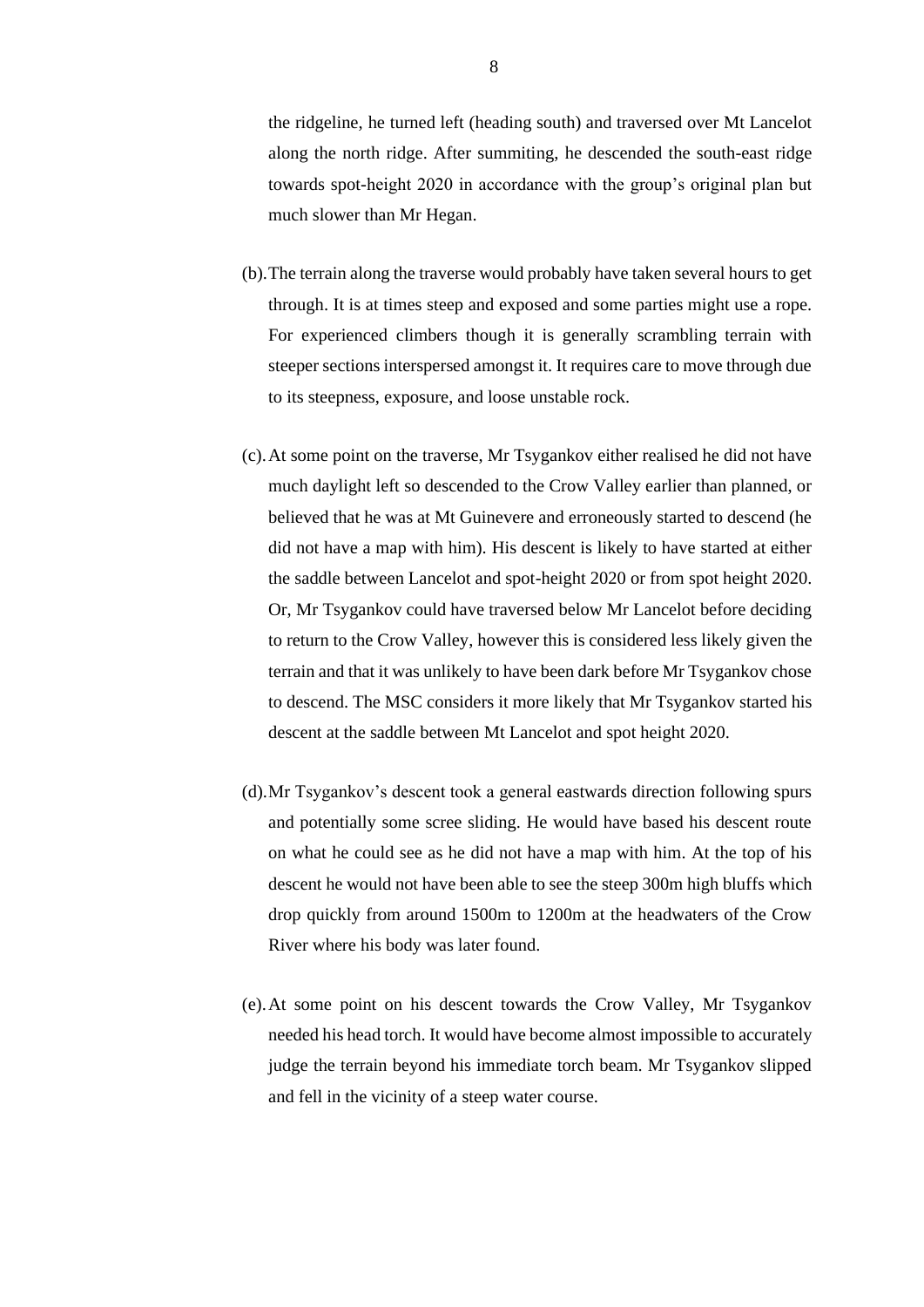(f). The MSC considers it likely that Mr Tsygankov fell between sunset at 6.05pm and 8.00pm the evening of 13 April. The rescue helicopter flew directly over his location sometime after 8pm and was using infrared technology. If Mr Tsygankov was still alive, the MSC believes the infrared technology would have found him when the helicopter flew directly over his location.

 $\sqrt{371}$ Police have advised this inquiry that they have completed their investigation. In the absence of further information indicating otherwise, they are satisfied that there was no criminal liability or suspicious circumstances surrounding Mr Tsygankov's death.

#### *Mr Tsygankov's relevant background*

 $[38]$ Mr Tsygankov came to New Zealand from Russia with his then wife Olga and two children. He and his wife divorced in 2017 but it appears Ms Tsygankov might have returned to Russia before this. At the time of his death, Mr Tsygankov was living in central Christchurch in a caravan parked close to a group of inner-city flats, at one of which his friend Mr Gallagher lived. He reportedly worked as a steel fabricator.

[39] Mr Tsygankov was very well liked in the group of flats and was "always happy" according to Mr Gallagher. Mr Hegan, by comparison, described Mr Tsygankov as "very moody and going through a few things emotionally." Mr Hegan said that Mr Tsygankov's wife had returned to Russia after about a year in New Zealand, and they were divorced. Mr Tsygankov was not known to have any family in New Zealand.

 $[40]$ Mr Hegan said that Mr Tsygankov told him about a week before the incident that he was "really depressed" and that this also came through in his "reckless behaviour." Mr Hegan had been irritated when Mr Tsygankov had "just walked off and [done] his own thing" on previous trips. A few times Mr Hegan had wondered where he was and would see him climbing up a cliff with no ropes. Mr Hegan said he often yelled at Mr Tsygankov.

## **The Mountain Safety Council report**

 $[41]$ As I have referred to, this inquiry received a report from the MSC. The MSC report was authored by three people with extensive experience in the industry. The report was based on evidence including statements made to police by Messrs Hegan and Allaway and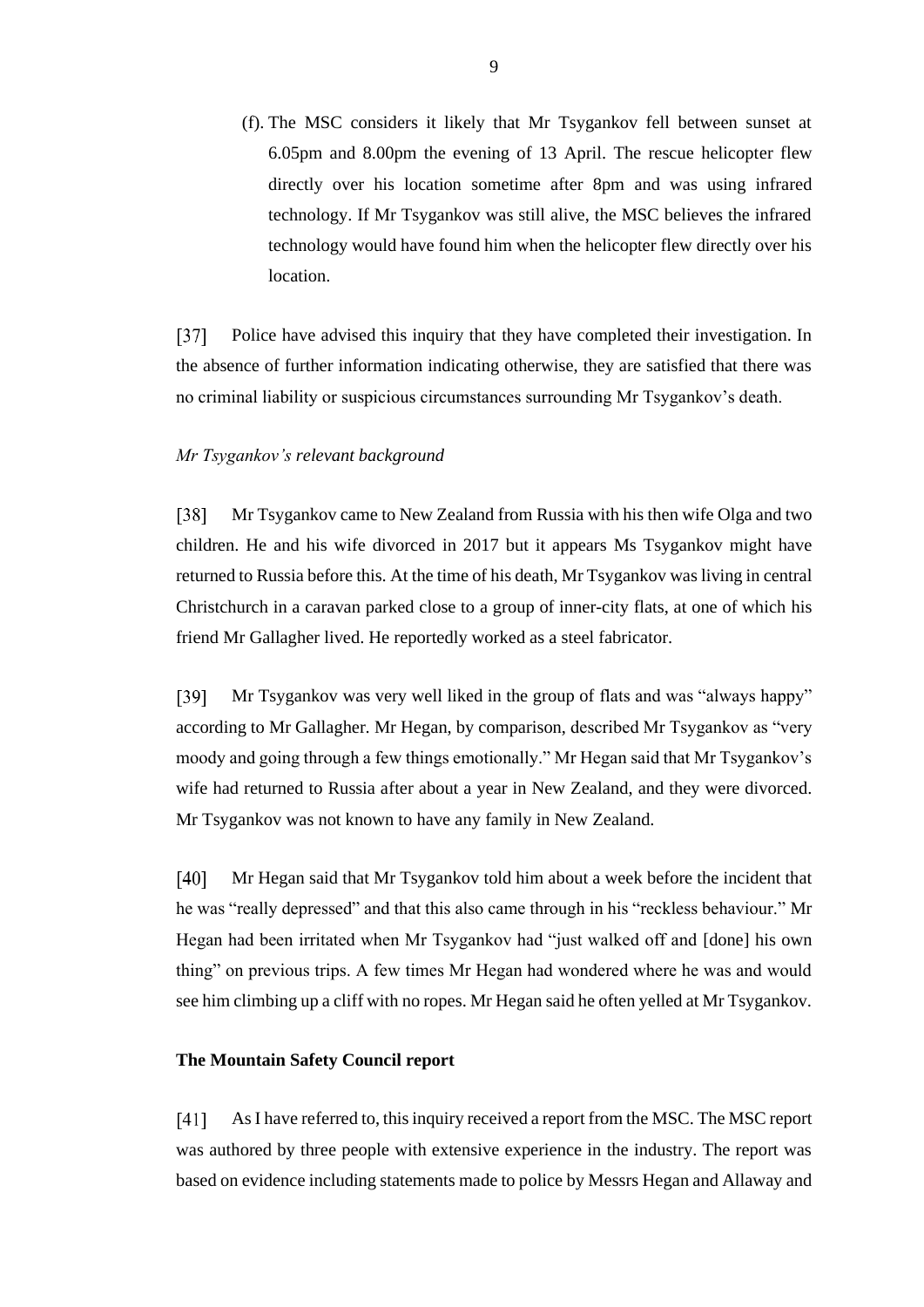other police materials. Mr Hegan was given an opportunity to comment on the MSC report, he did so, the MSC was forwarded Mr Hegan's responses, and the MSC then factored these in and issued a revised report. The content I refer to in these findings is drawn from the second, revised MSC report.

 $\lceil 42 \rceil$ I am grateful to the MSC and to Mr Hegan for their detailed involvement with this inquiry and the evidence they have given. As the MSC materials record, no one witnessed Mr Tsygankov's fall or final hours tramping and it can be a challenge to determine the what in fact occurred.

 $[43]$ In addition to matters already referred to, the MSC revised report relevantly recorded the points below.

 $[44]$ The MSC considered the following factors significantly contributed to the fatality:

- (a). Separation of group members with the combined failure to effectively communicate changes in plans or individual decisions with all party members.
- (b). Goal focussed heuristic trap.
- (c). Time pressure to complete the traverse within the daylight available.
- (d). Mr Tsygankov's lack of a map or navigation aid resulted in a poor choice of route to descent off Jellicoe Ridge.
- (e). Loss of daylight making it difficult for Mr Tsygankov to identify a safe route down to the Crow Valley even using his head torch.
- (f). Loss of balance. Slip on loose rocks in high consequence terrain.

 $[45]$ There is not sufficient evidence to determine which route Mr Tsygankov took after starting his climb off Mt Lancelot, although likely scenarios can be suggested. I have set out the scenario the MSC considers to have been most likely, but I record, as did the MSC, that there is no definitive evidence as to the route Mr Tsygankov in fact took.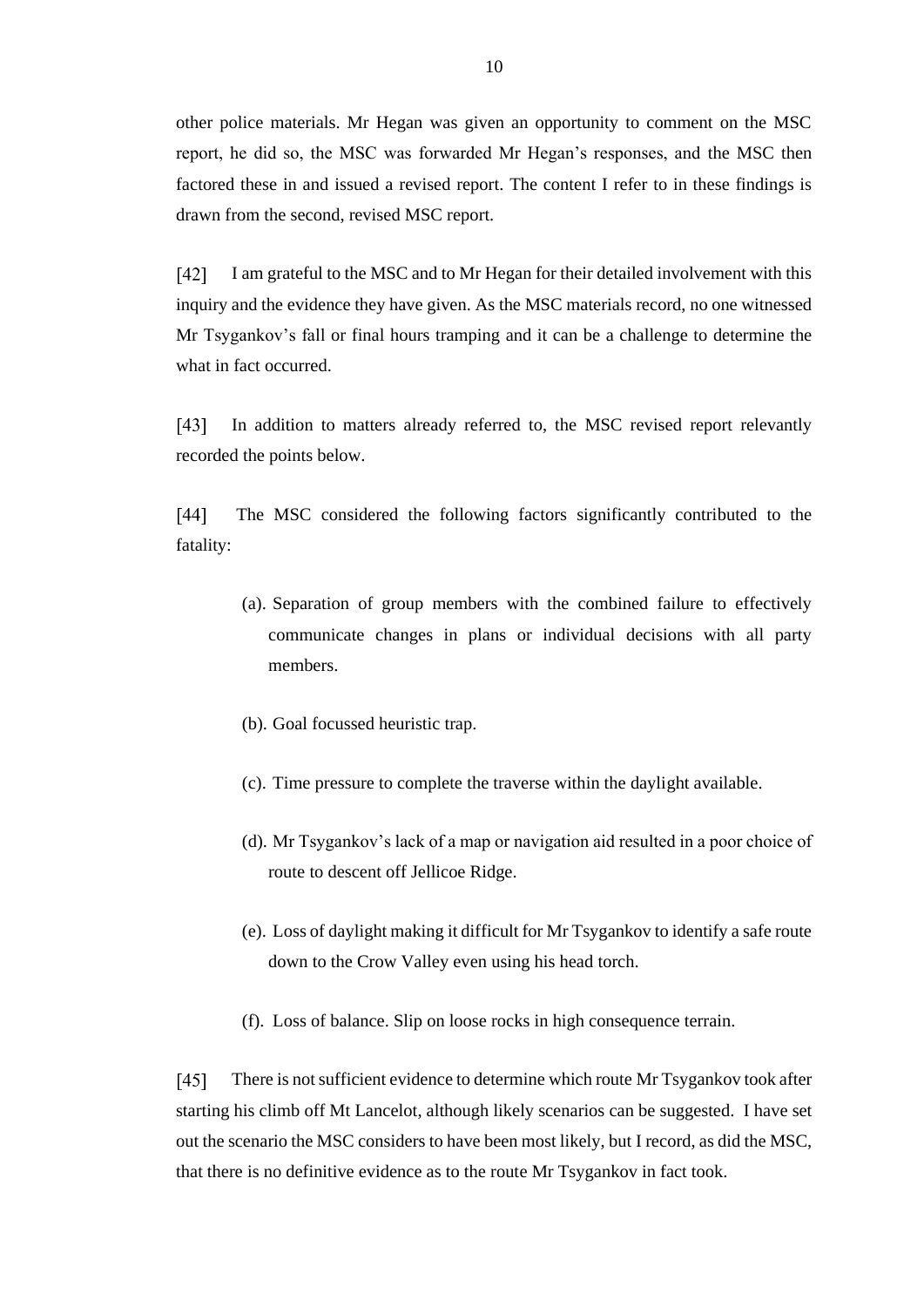$[46]$ Mr Tsygankov's body was found at the bottom of the southern-most waterfall. He had gone radically off route and fallen in difficult terrain later in the evening. The MSC can "only assume" that Mr Tsygankov took "much longer to climb the bluffs than Mr Hagan anticipated. He then either took a different route out of the line of vision of Mr Hegan or continued on the planned route but much later."

 $[47]$ It was "highly likely" that the ice axe fell off from the outside of Mr Tsygankov's pack. From earlier photos taken on the day, he was not wearing his headtorch so it is presumed it was in his pack until he took it out to use it. The MSC considered whether the head torch could have fallen from his pocket instead, but considered it unlikely it would have switched itself on given the model and pressure required to turn it on. Further, the headtorch was found next to Mr Tsygankov's beanie indicating the items were together before he fell. If Mr Tsygankov had been descending during the day, he would have seen there was no way down and that it was better to traverse northwards to the bluffs he had climbed up. MSC believes that the most likely scenario was that it was dark when Mr Tsygankov fell, he could not see well into the distance, and would have been wearing his head torch over his beanie when he fell.

 $[48]$ 'Goal focus' is a common contributing factor to outdoor recreation incidents. The MSC recorded in a 2018 report that this was found to be a causation factor in at least 38% of tramping fatalities. Both Mr Hegan and Mr Tsygankov appear to have been highly motivated to complete the trip.

 $[49]$ The daylight hours may have contributed to Mr Hegan's feeling of the need to hurry. Poor weather had impacted earlier attempts to do the trip and daylight savings had ended a week previously.

[50] The group split up into three solo units due to a combination of time pressure and goal focus. It appears that this was not a group decision but a form of discussion made on the move at the Crow Hut between Mr Hegan and Mr Allaway.

 $[51]$ The MSC believes it is safest if groups stay together throughout a trip so that all abilities can be catered for, group gear is available to all, and others can help if someone encounters difficulty. Any decision to split up needs to be carefully considered and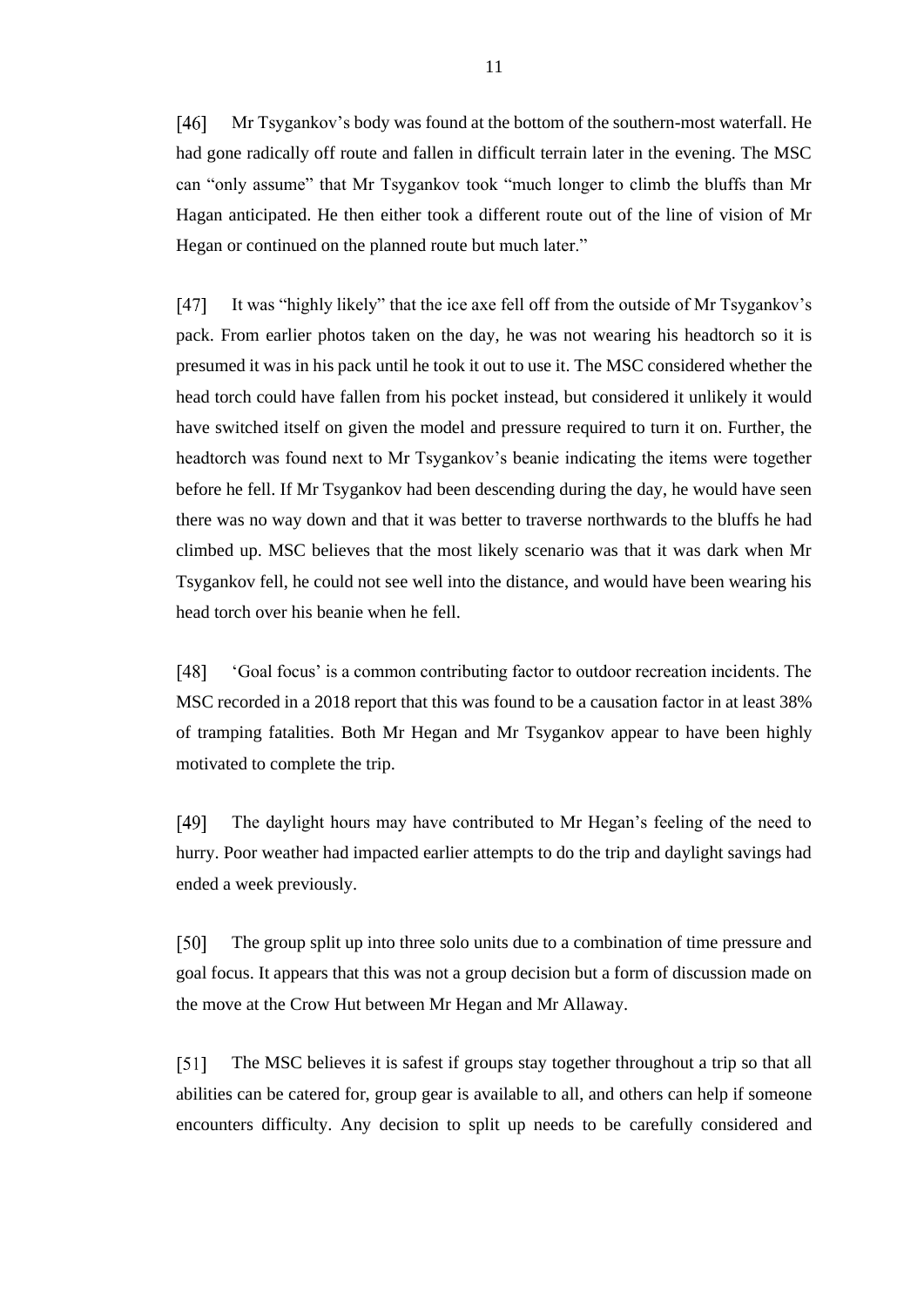discussed with all members of the group actively participating so it is a "clear and conscious choice."

Decisions such as who will stay and who will go need to be considered thoroughly,  $\lceil 52 \rceil$ and decisions need to be made about who carries any group equipment which might be shared such as maps, communication devices, first aid kits, and emergency shelters.

 $[53]$ In this particular instance, sticking together would have also helped the group navigate through the challenging terrain such as what would have been encountered on the ridge and descent to the valley floor.

 $[54]$ In organised groups it is the role of the group leader to ensure the safety of everyone in the group, including ensuring that such discussions take place and that communication is clear.

In this particular instance, the MSC recognised that the trip might be considered  $\sqrt{551}$ an informal group and that as such Mr Hegan would not have had the same level of accountability as he would have if he were leading an officially organised group, club outing, or operating under the Health and Safety at Work Act 2015.

Mr Tsygankov was not carrying his own map or navigational aid. This meant he [56] could not accurately plot his way down to the Crow Valley and was confined to taking a route he could visually see. From the ridge line he would have seen the broad, lower angle scree and bench below Mr Lancelot between 1700 and 1500m, but would not have been able to see that this ended in steep bluffs. When he reached the bluffs, he may have felt that he would be able to down-climb them as the terrain was initially similar to the waterfall face 500m to the north he had climbed earlier in the day. If he had a map with him and was able to navigate with it, Mr Tsygankov would have seen there were steep bluffs below him and could have navigated 500m northwards to the route he had climbed up.

 $[57]$ The route was a difficult undertaking with terrain that is highly challenging to navigate, especially without a map. It is also very steep, exposed to significant heights, and involves a great deal of physical effort. There is little room for error and a slip could result in a significant fall.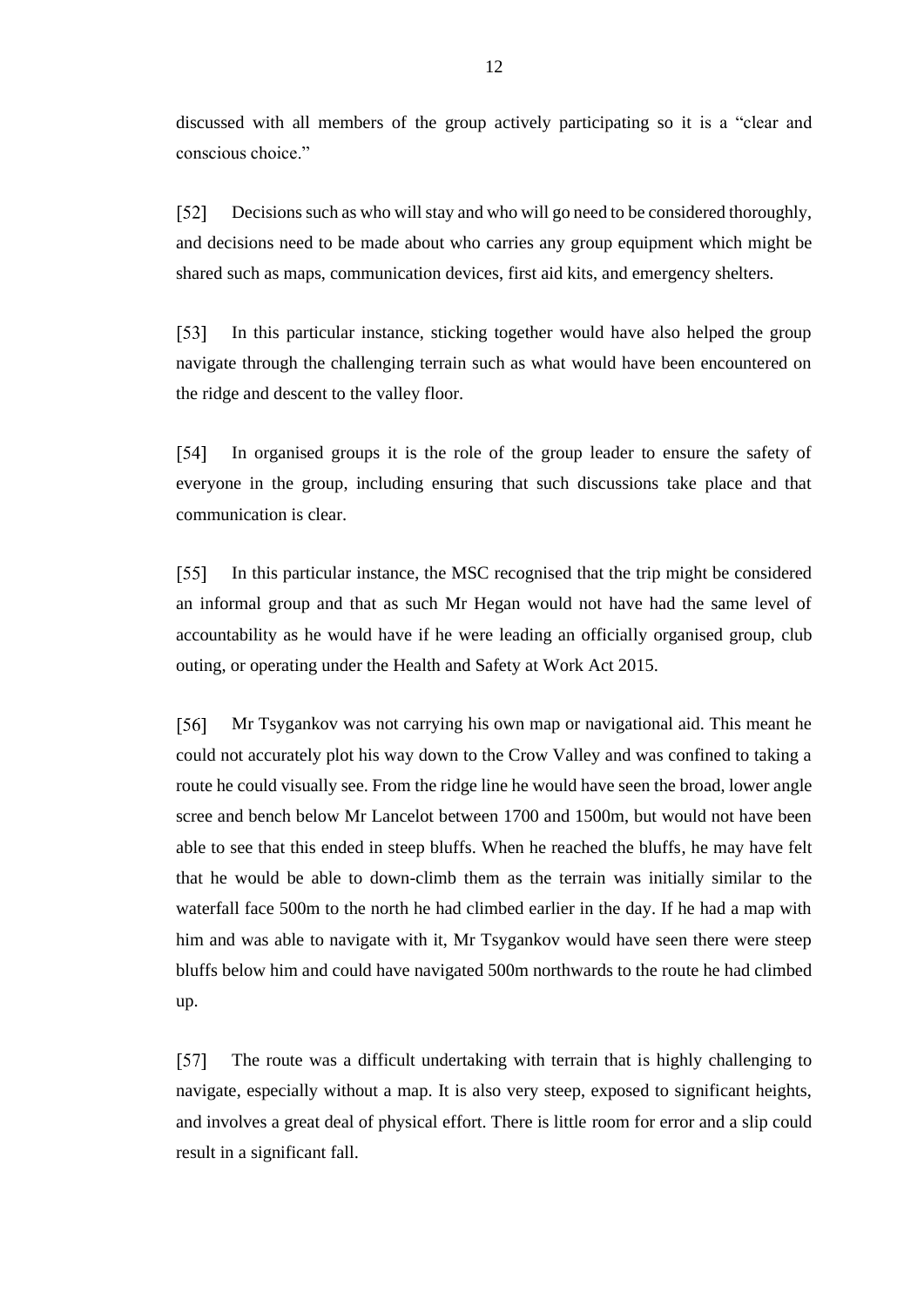#### $\lceil 58 \rceil$ The MSC commented:

Mountaineering, even in summer conditions, is an inherently risky recreational pursuit, and it is often this balance between risk and reward that attracts and motivates climbers, or if not, climbers are at least aware of this fine balance. It is impossible to remove all the risks from mountaineering. The MSC encourages those with the relevant skills, experience, and knowledge to undertake outdoor recreation activities, including mountaineering, and in no way suggests people should not get involved in the pursuit.

- $\lceil 59 \rceil$ The MSC encouraged all mountaineers to consider the following points:
	- (a).Stick together. When setting off to move as a group, travel together for the entire journey, especially in technical terrain. Decisions to separate should only be made in an emergency situation, and even then, the risks should be evaluated and mitigated.
	- (b).Group equipment such as maps must be available to all members to access and use if required. Carry multiple copies.
	- (c).Always be prepared to turn back or change plans if things do not go as expected (planned). Have a Plan B organised before you leave and regularly stop and evaluate your progress.
	- (d).Stay in constant communication with each other. Decisions about a change of plans should be made as a group and agreed to by all group members, ensuring everyone understands the potential implications.
	- (e).Any decision to try and move faster due to a lack of remaining time is frequently the wrong decision, particularly when identified early in the day. If the group's pace is not quick enough to achieve the objective within the time available, then the objective needs to change, not the group speed or group composition i.e. splitting up.
	- (f). Finally, if you are not confident in your location, or cannot see your way out of high-consequence terrain, stop and consider your options. Stay warm by applying spare clothing, try to identify where you are if you are not certain,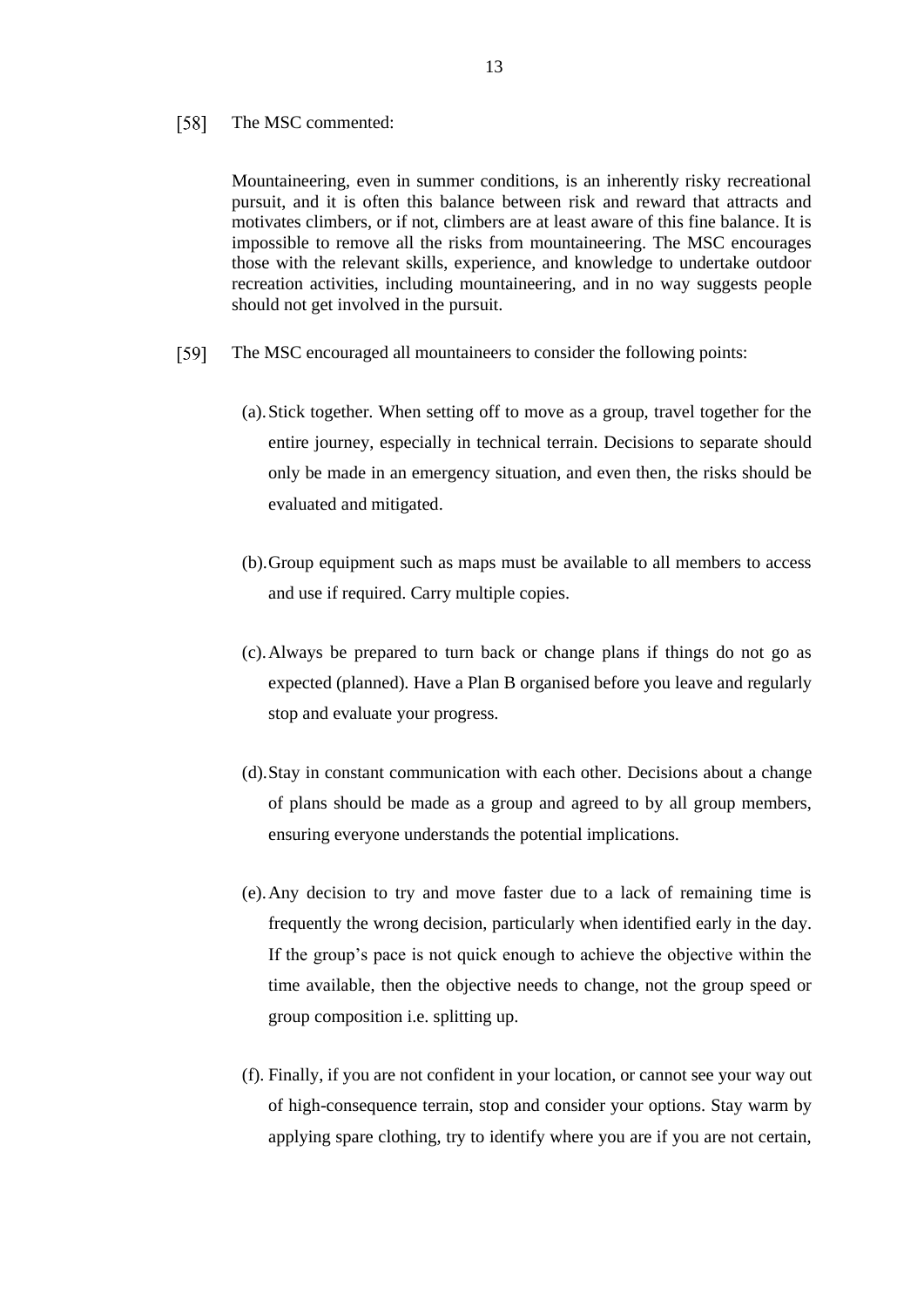and use your emergency communication device to call for help. It is better to spend a few hours waiting in the cold than to risk serious injury or death.

 $[60]$ I endorse these points which I consider to be analogous to recommendations.

## **Discussion**

 $[61]$ Mr Tsygankov was a technically competent and keen tramper and mountaineer. Sometimes he was observed to have been reckless in that on previous trips he had walked off and done his own thing.

 $[62]$ Mr Tsygankov signed up for a trip in the Arthurs Pass National Park for 13 and 14 April 2019 with Messrs Hegan and Allaway. By the time the group reached the Crow Hut just before 10am on 13 April, it was clear that Messrs Tsygankov and Allaway were tramping slower than Mr Hegan. The group had a total of about nine hours in which to do the trip before they lost daylight. Mr Hegan was very conscious of this time pressure if they were to complete the trip. Earlier that morning, Mr Tsygankov had seemed quiet and moody.

 $[63]$ By the time the group reached the Crow Hut, Mr Allaway felt that his fitness was not up to scratch. He told Mr Hegan he would see whether he would continue up or turn back. Mr Hegan asked Mr Tsygankov his intentions but did not receive a clear answer. Soon after the three left the Crow Hut at about 10.15am, Mr Hegan had got ahead. Messrs Alaway and Tsygankov started climbing the bluffs behind Mr Hegan but Mr Allaway decided to return to the Crow Hut when he was hit by a rock dislodged by Mr Tsygankov who was a little ahead of him. Mr Allaway communicated his intention to Mr Tsygankov and believed that Mr Tsygankov received the message as he nodded at him and gave him a thumbs up.

 $[64]$ Messrs Hegan and Allaway separately continued their days and eventually met at the Crow Hut when Mr Hegan arrived back at about 4.30pm. Each was surprised that Mr Tsygankov was not with the other. They looked for him and activated Mr Hegan's PLB when they could not find him. Aerial and land searches ensued. The ACR Team found Mr Tsygankov at about 3.15pm on 14 April.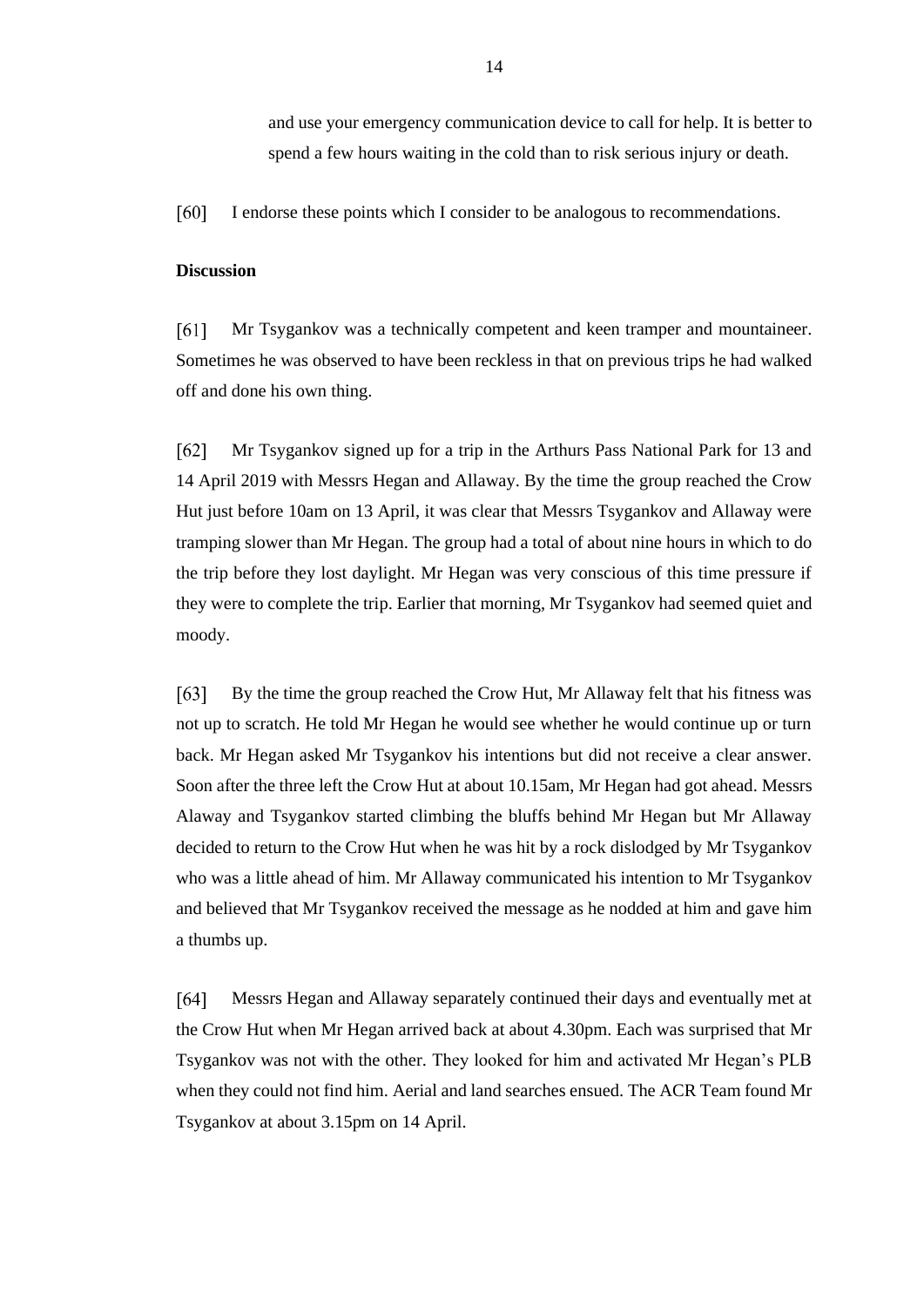$\lceil 65 \rceil$ Mr Tsygankov's movements from when Mr Allaway lost sight of him to when he was found by the ACR Team cannot be known with any certainty on the available evidence before me. There is a missing period from the time he left Mr Allaway's sight until after he fell and sustained fatal injuries that cannot be detailed with certainty. There is not evidence to accurately establish which route Mr Tsygankov took after starting his climb of Mt Lancelot.

[66] I have detailed the scenario that the MSC considers most likely. In reaching its view MSC weighed up the evidence it had before it, including from the initial police statements made by Messrs Hegan and Allaway, and it also applied human decisionmaking models as they apply to this environment. The MSC factored in the responses of Mr Hegan to its first report and provided a revised report. It is from the revised report that I have drawn material in these findings.

 $[67]$ For completeness, I note that I have turned my mind to whether I need to assess whether Mr Tsygankov died in circumstances amounting to suicide. This is because Mr Hegan described Mr Tsygankov as quiet and moody on the trip (but stated that this could occur from time to time). Mr Hegan said that he was "glaring into space, he wasn't happy at all, he seemed to be in another place." He said Mr Tsygankov had told him about a week before that he was "really depressed" and said that he was "going through a few things emotionally."

A person dies by suicide if their death was intentionally self-inflicted, knowing [68] the probable consequences of the actions taken to effect death.<sup>5</sup>

 $[69]$ The standard of proof, or threshold, that needs to be met before a coroner can be satisfied that something has been proved is the balance of probabilities. This is the civil standard. This civil standard is applied flexibly "because it accommodates serious allegations through the natural tendency to require stronger evidence before being satisfied to the balance of probabilities standard."<sup>6</sup> To justify a finding of suicide, the act of intentional self-harm requires a degree of proof in keeping with the seriousness of the allegation of suicide. This is consistent with the principle that the graver the allegation, the clearer, more cogent, and more exacting the evidence must be.

<sup>5</sup> *Re Sutherland (Deceased)* [1994] 2 NZLR 242 (HC) at 250.

<sup>6</sup> *Z v Dental Complaints Assessment Committee* [2008] NZSC 55, [2009] 1 NZLR 1 at [102].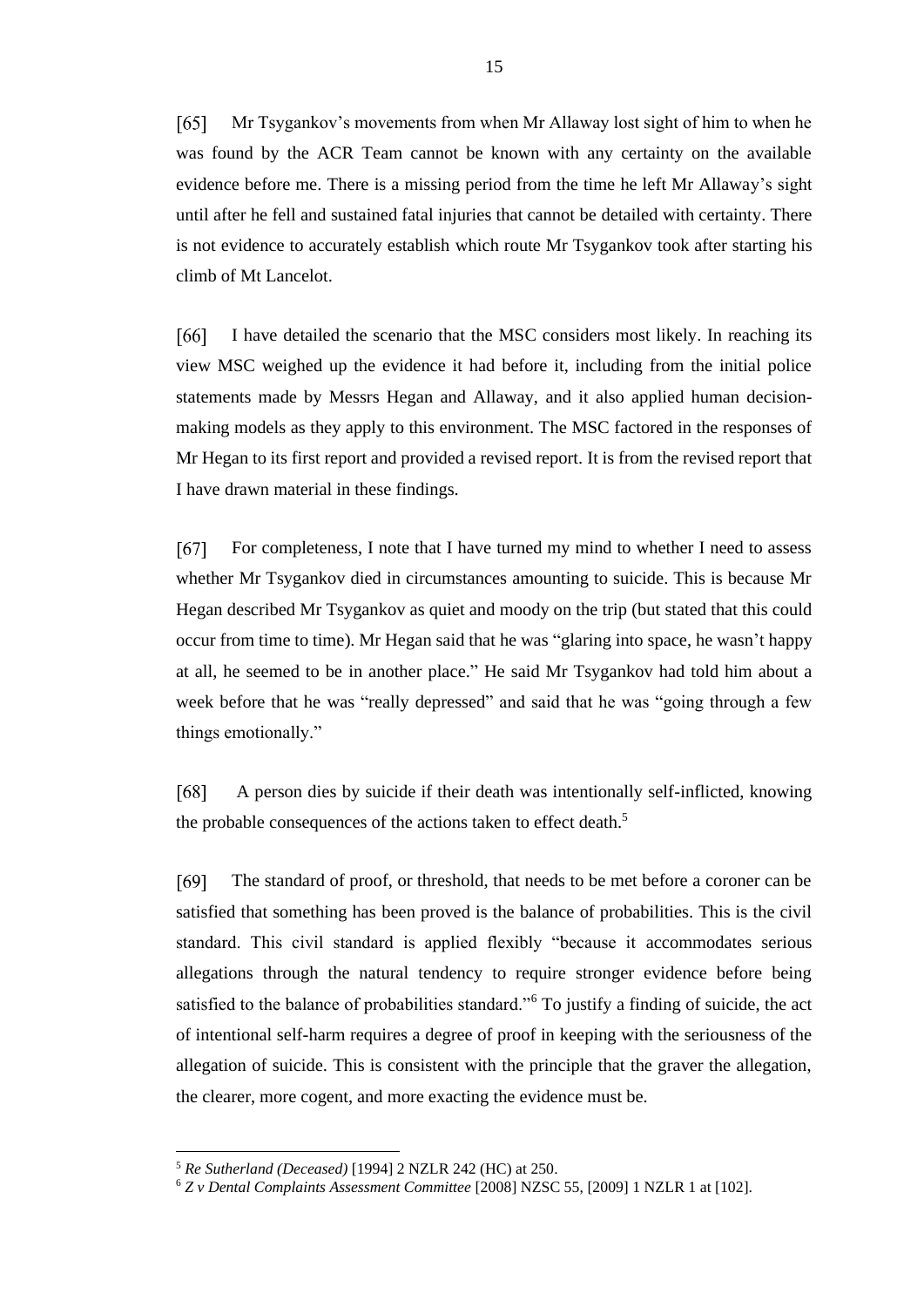$\lceil 70 \rceil$ Accordingly, I must be satisfied that there is clear evidence from which an intention to end life can be inferred. The fact that an accident is not established does not mean that suicide is established, and suicide must not be presumed merely because it seems to be a likely explanation. Suicide must be affirmatively proven to justify the finding.

In the circumstances of this case, there certainly is not clear evidence from which  $[71]$ an intention to end life can be inferred on the known facts of the events of 13 and 14 April. Someone being withdrawn and telling a friend they were really depressed does not equate to an evidential foundation for suicide where the circumstances of death are not clearly consistent with this (for example, clearly consistent circumstances would include someone dying in a manner typical of suicide or leaving a note). Accordingly, I have not sought to further inquire into what might have been on Mr Tsygankov's mind because this would appear an unnecessary intrusion into his privacy when I could not make a finding of suicide on the evidence before me.

## **Recommendations or comments**

 $[72]$ I have considered whether it is appropriate to make any recommendations in this matter. Pursuant to s 57A of the Act I may make recommendations or comments in the course of, or as part of the findings of, an inquiry into a death. Recommendations may be made only for the purpose of reducing the chances of further deaths occurring in circumstances similar to those in which the death occurred. Recommendations or comments must:

- (a).Be clearly linked to the factors that contributed to the death to which the inquiry relates; and
- (b).Be based on evidence considered during the inquiry; and
- (c).Be accompanied by an explanation of how the recommendation or comment may, if drawn to public attention, reduce the chances of further deaths occurring in similar circumstances.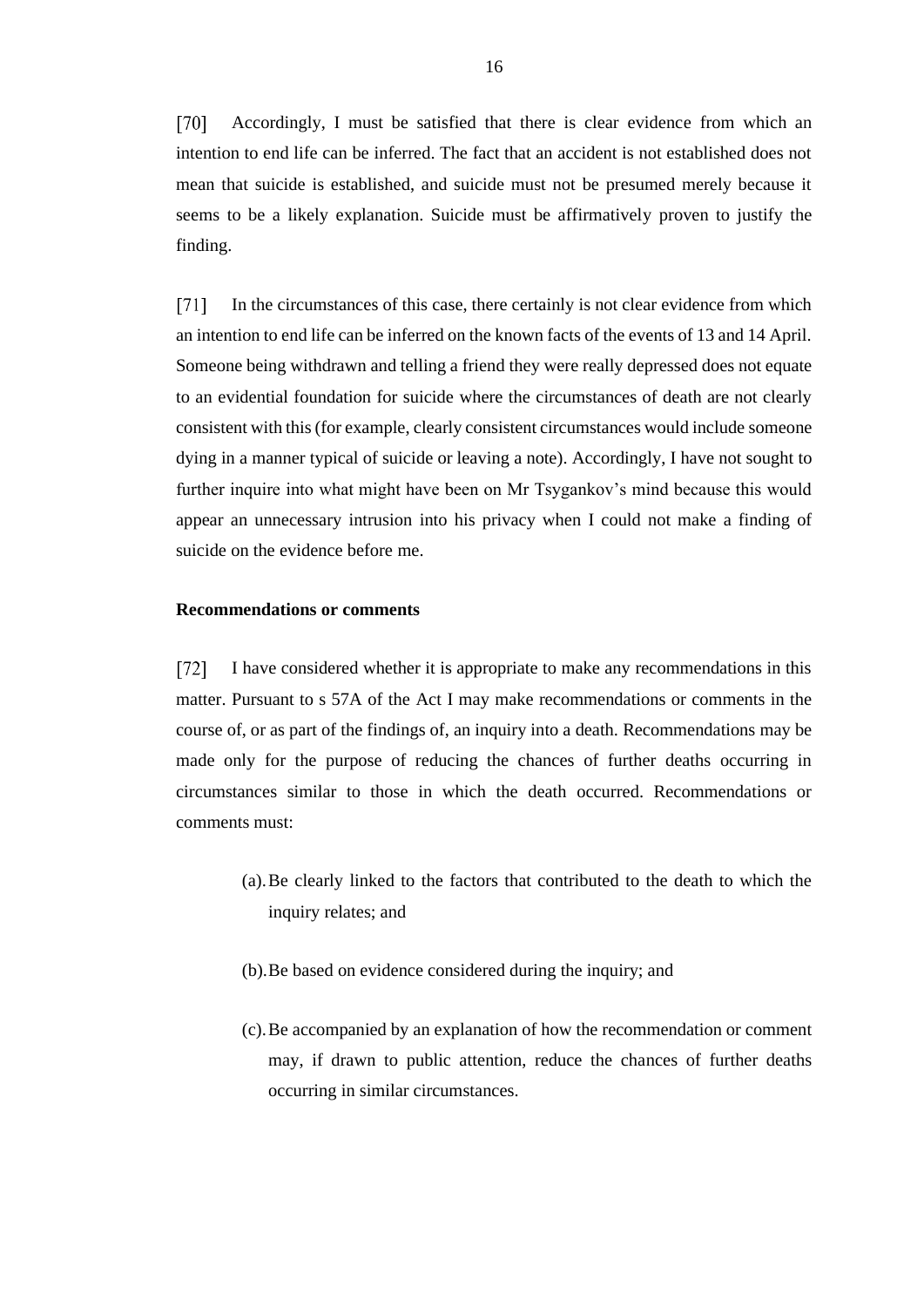$\lceil 73 \rceil$ In assessing the need for recommendations, I have kept in mind the points made in the MSC report which I consider are akin to recommendations, even though not specifically framed as such. The MSC encourages mountaineers to:

- (a).Stick together. When setting off to move as a group, travel together for the entire journey, especially in technical terrain. Decisions to separate should only be made in an emergency situation, and even then, the risks should be evaluated and mitigated.
- (b).Group equipment such as maps must be available to all members to access and use if required. Carry multiple copies.
- (c).Always be prepared to turn back or change plans if things do not go as expected (planned). Have a Plan B organised before you leave and regularly stop and evaluate your progress.
- (d).Stay in constant communication with each other. Decisions about a change of plans should be made as a group and agreed to by all group members, ensuring everyone understands the potential implications.
- (e).Any decision to try and move faster due to a lack of remaining time is frequently the wrong decision, particularly when identified early in the day. If the group's pace is not quick enough to achieve the objective within the time available, then the objective needs to change, not the group speed or group composition i.e. splitting up.
- (f). Finally, if you are not confident in your location, or cannot see your way out of high-consequence terrain, stop and consider your options. Stay warm by applying spare clothing, try to identify where you are if you are not certain, and use your emergency communication device to call for help. It is better to spend a few hours waiting in the cold than to risk serious injury or death.

 $\lceil 74 \rceil$ In the particular circumstances of this case, and bearing in mind that Mr Tsygankov's movements after Mr Allaway lost sight of him cannot necessarily be precisely ascertained, I can do no better in terms of recommendations than the advice already given by the MSC above.